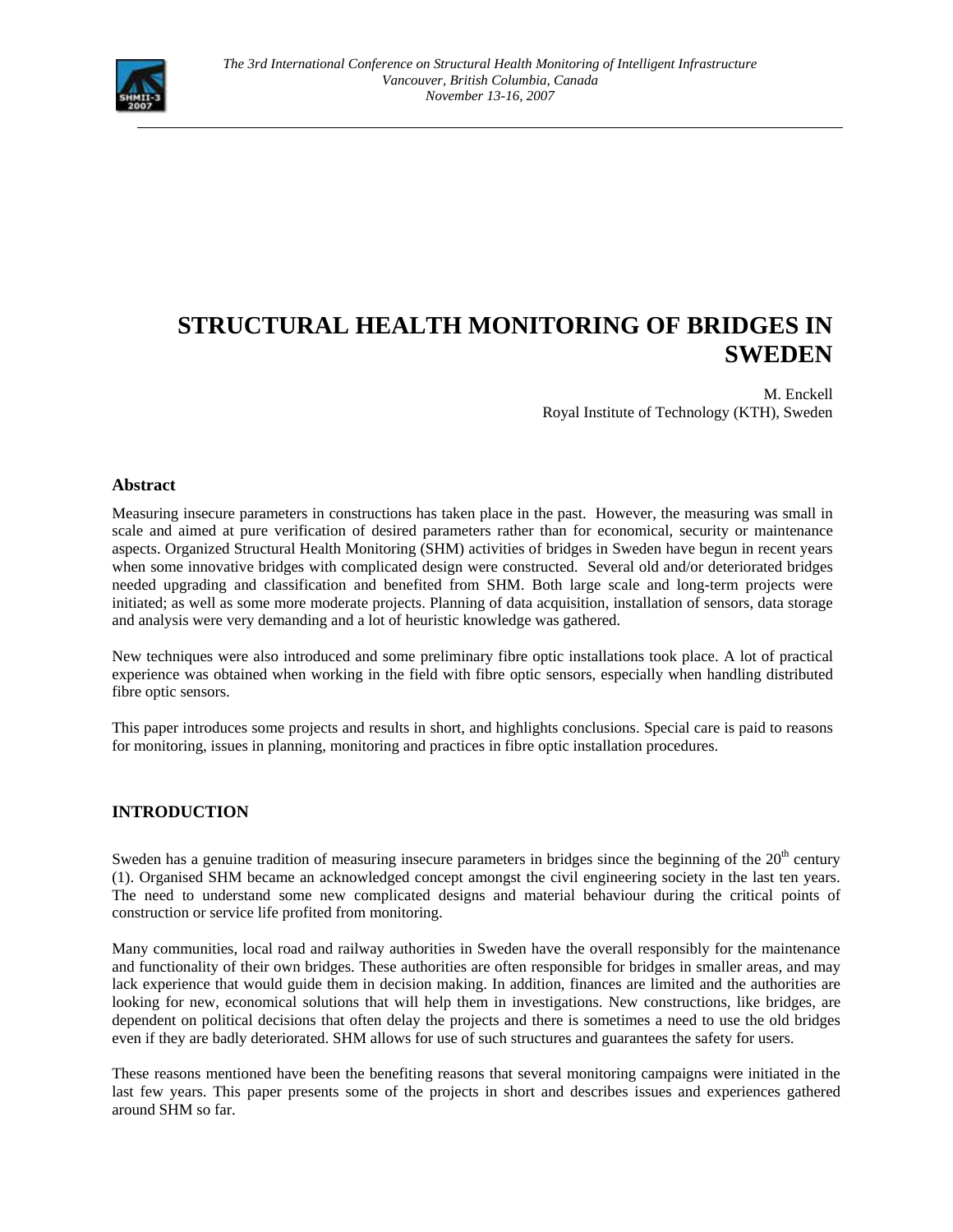## **THE NEW ÅRSTA RAILWAY BRIDGE**

The New Årsta Railway Bridge is 833 m long, 19.5 m wide and has a vertical clearance of 26 meters. The piers have an elliptical cross-section. The bridge accommodates 2 railway tracks, pedestrian and cycle road as well as the service road. The length of the main nine spans is 78 m. Figure 1 illustrates the bridge during its construction period. The Old Årsta Bridge can be seen in background.



Figure 1. Longitudinal view of the New Årsta Railway Bridge during construction

The slender design of the bridge required a high amount of reinforcement and in order to satisfy the needs for bearing capacity, concrete of the quality class K60 according to the Swedish standard BBK94 (2) was used.

The construction work started in the summer of 2000, and the bridge was opened for regular railway traffic in May 2005. The Swedish National Railway Administration (Banverket) initiated a monitoring campaign in order to study and understand the dynamic and static behaviour of the bridge. The main objectives are to monitor a chosen characteristic span of the bridge during 10 years including the construction phase and the testing phase.

The selected span P8 to P9 was divided into 5 sections; A, B, C, D and E; where section A is nearest to pier 9, section B the quarter span nearest pier 9, section C the mid-span, section D the quarter span nearest to pier 8 and section F nearest to pier 8. The total number of sensors can be seen in

Table **1**. The system also accommodates a central cabinet for data loggers and for the broad band connection. The measurements are ongoing and have taken place from the first pouring of the concrete in January 2003 until today.

Table 1. A summary of the total number and location of the monitoring instruments installed on and/or embedded in concrete during the construction.

| Sensor                   | Number | Location          | Type                   |
|--------------------------|--------|-------------------|------------------------|
| <b>Strain Transducer</b> | 22     | Sections A, B & C | KTH/HBM1XY116/120      |
| Fibre optic sensor       | 40     | All sections      | SMARTEC, SOFO          |
| Thermocouple             | 9      | Sections A,C & E  | <b>SMARTEC</b>         |
| <b>LVDT</b>              |        | <b>Section B</b>  | HBM WA plunger         |
| Accelerometer            | 6      | Section B & C     | Si_FlexSF1500S,Colibry |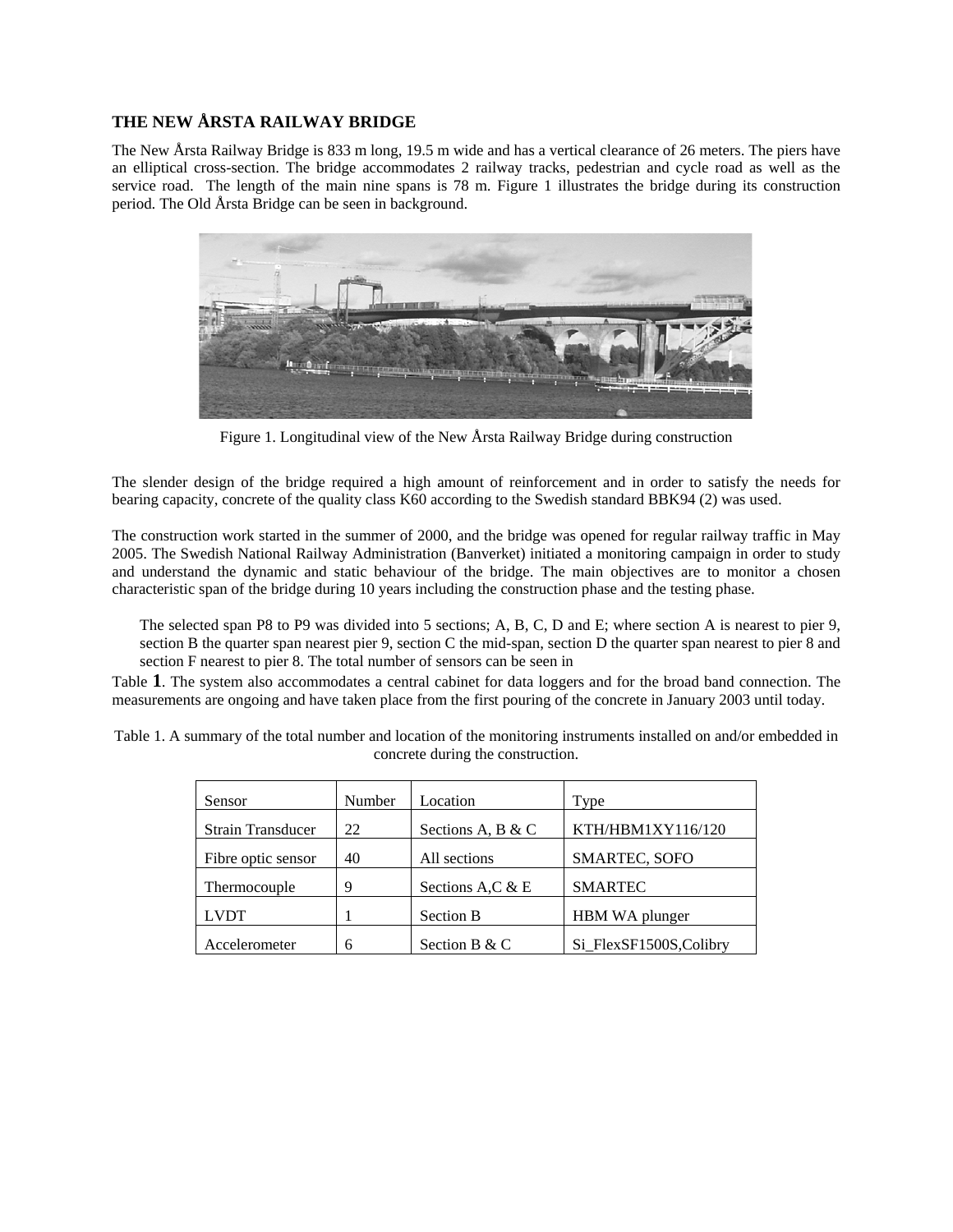#### **FUNCTION AND RESULTS**

Using these new techniques in the field created a lot of problems, especially during the construction period. Serious malfunctions could jeopardise the function and quality of the system and were keenly reported in order to examine and fix them and avoid the same mistakes in the future projects.

Some sensors stopped working after casting and were probably broken by vibrating. Two sensors were not in pretension and therefore unable to measure. The sensors are not damaged but were either gliding after the installation or were not pre-tensioned enough during the installation. One sensor and the installed accelerometer cables were damaged by workers at the site. A few other sensors, stopped working after they were subjected to violent treatment after the installation. Water penetrated into the portable SOFO data logger and caused corrosion in some components. This caused several serious failures in the data logger and some of the problems were not detected at immediately but took place some time after and were hard to identify. In addition, the permanent Central Measurement Cabinet was standing in the water when the drainage hole had frozen in the winter and water flowed in. Coincidentally, this misadventure only damaged some transformers.

Broad band connection problems caused some loss of the data because the capacity of the data loggers for both systems is not large. Discontinuity in the measuring during construction is due to the lack of electrical power and interruption in power delivery. Many other problems occurred that are beyond this paper but important in order to gather the heuristics and will be reported in a handbook.

As the monitoring was carried out during several years, a lot of results are available. Some results are briefly presented here and more static can be seen in (3) and dynamic in (4). Figure 2 illustrates the pre-stressing steps from the  $5<sup>th</sup>$  to the  $8<sup>th</sup>$  of May 2003. Figure also shows when sensor AS4, that was either gliding or not pre-stressed enough in the installation phase, stops measuring after the last pre-stressing stage. The next step that can be seen in the figure is removal of the formwork on the  $12<sup>th</sup>$  of May 2003. This activity caused additional strain changes, this time in the opposite direction and at smaller levels.



Figure 2. Strains during and after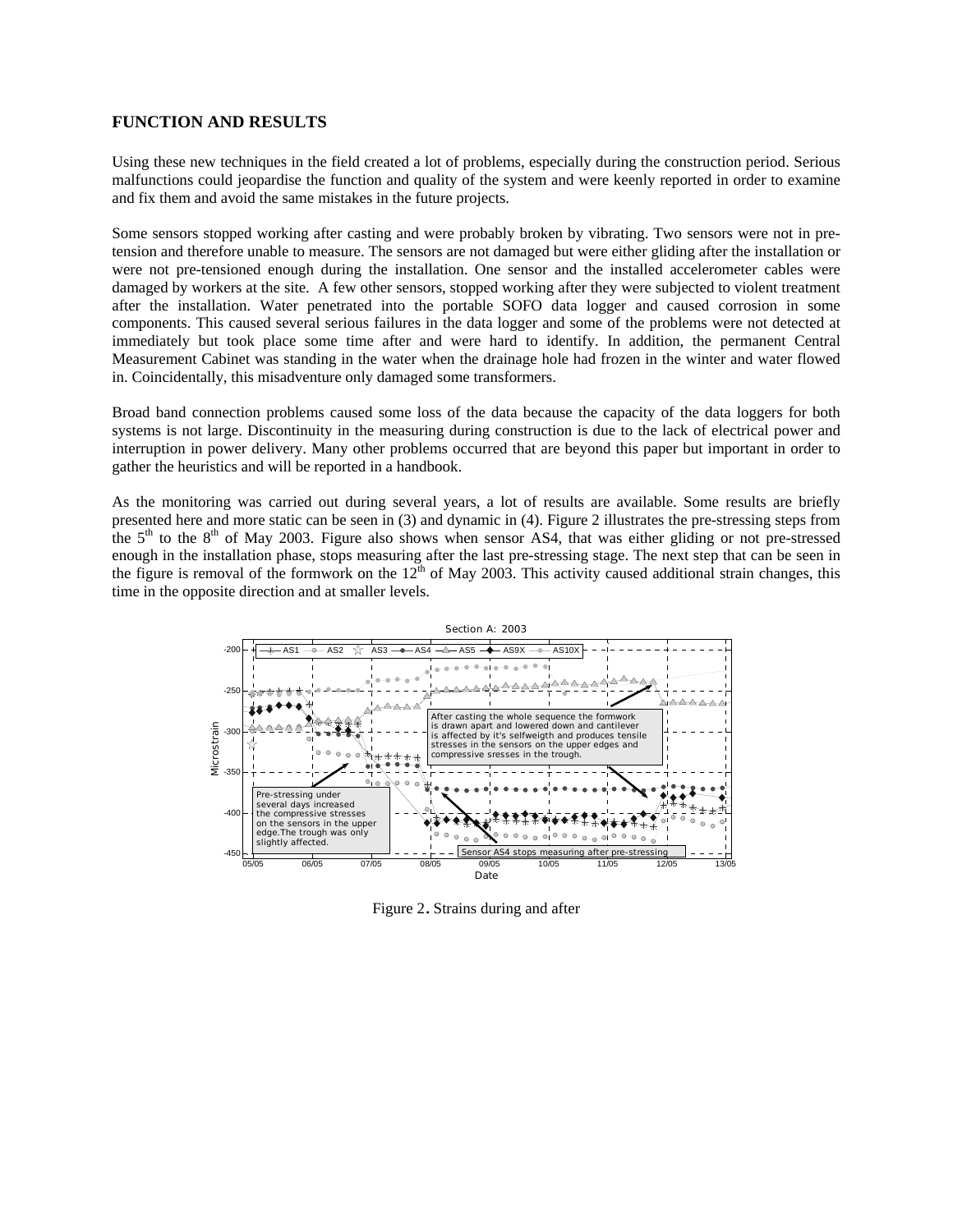A load test was performed before the bridge opening with one locomotive and 10 wagons filled with ballast. The train was located on the bridge and measurements were performed during this stop. The weight of the locomotive was 88 tonnes. Each wagon loaded with ballast weighted 80 tonnes. The train stopped on the western track on the bridge so that the ballast wagons filled two spans, from Pier 8 to Pier 10. The test was monitored with the SOFO sensors as well as the KTH strain transducers. SOFO sensors are commonly 4 to 6 meters long and strain transducers 0.3 meters and both measure average strain along its length. Figure 3 shows the results for sensor AS1 during the test. Measure is taken about every seven minutes that is the time to measure the whole system of 40 fibre optic sensors and thermocouples. The measured strain is expressed as microstrain, meaning a strain of 1·10 -6.



Figure 3. Strains in a 4 meter long sensor located in the outer edge of the eastern cantilever in longitudinal direction.

Figure 4 shows the maximum stresses that occurred in section A during the load test, measured with longitudinal sensors. The track slab has transversal sensors and was also measured: intimation to compression could be indicated but it is difficult to interpret at such minimal strain levels that occurred. The test showed reasonable strain and stress levels in agreement with what could be expected for this load. The test also confirmed that the measuring devices work in a satisfactory way and that the different systems in most cases show similar results.



Figure 4. Maximum tensile (+) and compressive (-) stresses at section A.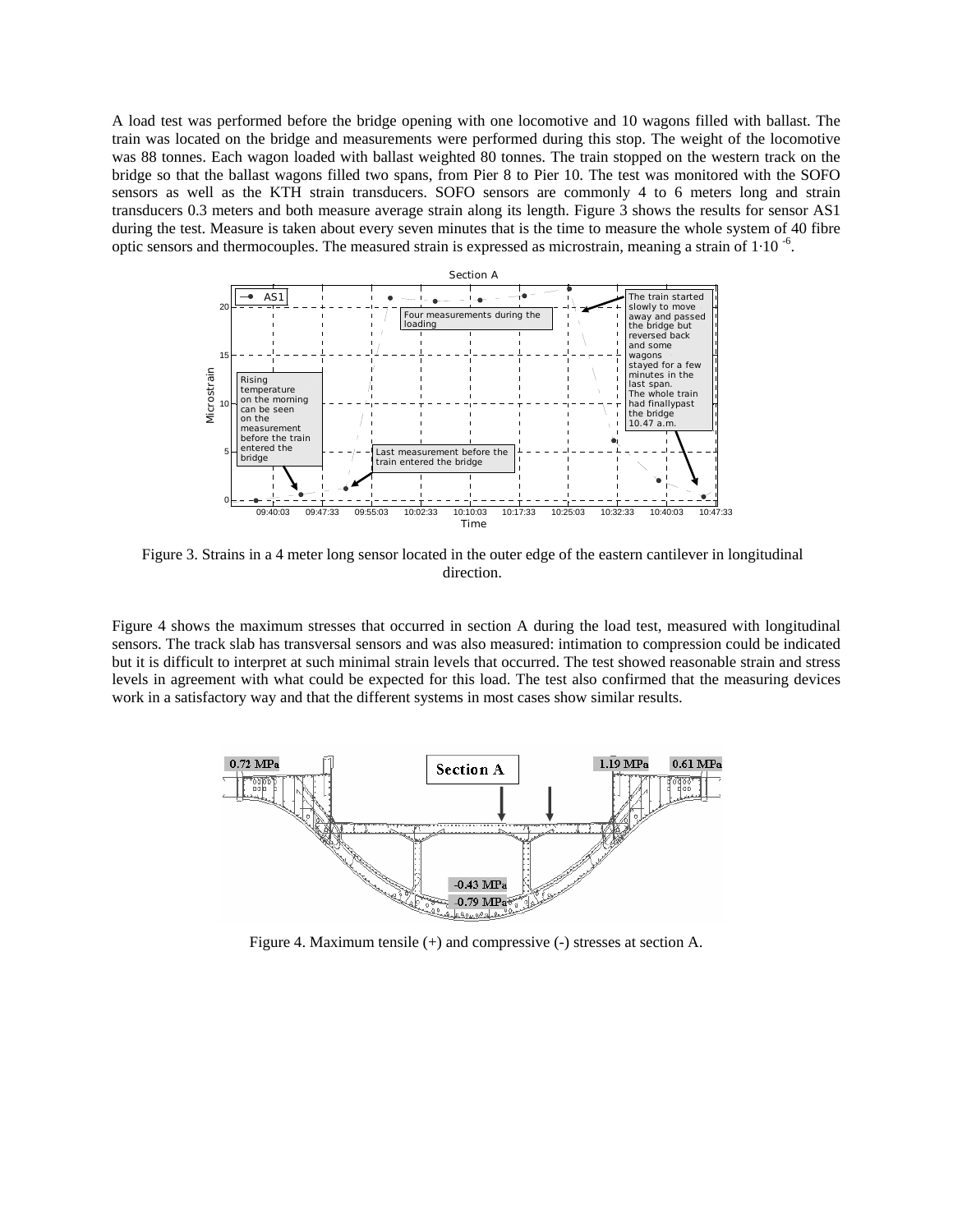## **GÖTAÄLVBRIDGE**

Götaälvbridge is an openable, large steel beam, concrete deck construction combined for both road and light-rail traffic, built in 1939. The bridge also accommodates a pedestrian-and bicycle road on the both sides along its length of 950 meters. It is one of the most important connections for road traffic and the most important for the public transportation between the Gothenburg City and Hisingen, Sweden's 4th largest island.



Figure 5. Side view of the Götaälvbridge during bridge opening

The dense light-rail traffic causes dynamic effects and the bridge openings cause a lot of unsymmetrical static loads during boats transits. As the bridge structure was judged to be in critical condition, refurbishing work has taken place in order to upgrade the strength of the bridge to an acceptable level. A health monitoring system was also recommended to guarantee the safe usage of the bridge. Norwegian Geotechnical Institute (NGI) investigated the market in order to suggest the best solution for the purpose. They then recommended a distributed fibre optic system in order to see a total change in strain along the whole bridge.

A test installation of fibre optic sensors was made. Some selected I-beams of the bridge were installed with sensors and tested. The test also included testing the adhesion of the glue to the sensor, paint and steel clean surface. The chosen monitoring system is called DiTest and it is based on stimulated Brillouin scattering and is a unique tool for the evaluation of distributed strain and/or temperature over several tens of kilometres. The system is able to detect cracks bigger than 0.5 mm. Potential problems can be identified and localized at thousands of locations by means of a single optical fibre and in just one shot. Five longitudinal beams of the bridge are installed with sensors called SmarTapes manufactured by SMARTEC SA. There are 60 sensors and they are commonly 90 m long. Sensors are spliced together and connected to a passive multi fibre cable to build a loop that is then connected to a PC with special software designed for the project. The system will automatically send warnings to authorities by e-mail, text message or voice message.

## **FUNCTION AND RESULTS**

The project is at the final stages during the writing of this paper. Installation procedures for distributed sensors is more complicated as the gauge length can be up to hundreds of meters. The sensors are to be checked/measured during the installation procedure with an Optical Time Domain Reflectometer (OTDR), and skills in optical engineering are an obligation for reliability. Also the advanced laser techniques for analysis of the signals require expertise to perform trustworthy measurements.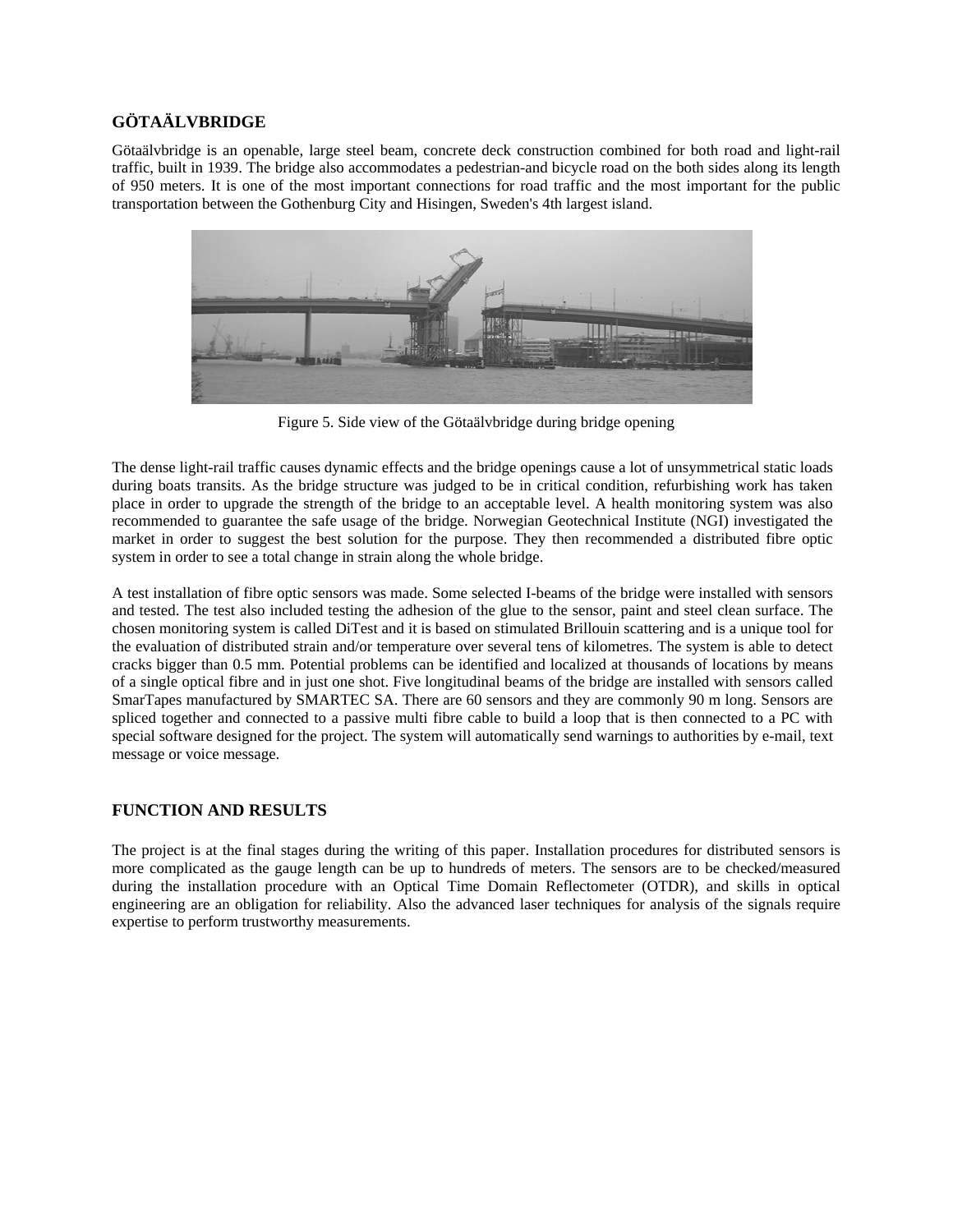The sensors in the project are commonly around 90 meters and the initial losses are around 2 dB. After the installation the losses have increased about 0.5 to 1 dB. As minimal losses to preferred, the installation procedure is of high importance. Some sensors broke down due to the aggressive environment including a lot of dirt and hard wind. The installed sensors needed repairing in the field and this activity is very hard to perform without lowering standards, especially during the cold winter period in Sweden. Figure 6 show a preliminary measurement with DiTest for a loop consisting of 3 SmarTapes and passive cables. The measured strain is expressed as microstrain, meaning strain of  $1.10^{-6}$ .



Figure 6. Strains in three SmarTapes and the passive cable in the loop.

The first sensor of approximately 60 meters starts at about 430 m. The second one of approximately 80 m starts at 520 m and ends at 600 m. The third sensor of approximately 90 meters starts at 600 m and ends at 690 meters. The passive cable can be seen at the end, starting at around 710 m, leading the light back to the DiTest. The measurement show data without reference points and to establish the local coordinates and reference levels, a load test and warming up of the desired coordinates will be performed. An algorithm for the software was also designed in order to match the conditions that may occur on the bridge. The bridge is nearing the end of its lifecycle in the near future and needs to be replaced. The monitoring system is designed to work for the next 15 years and this sets very high demands for the selected system.

#### **THE NEW TRANEBERG BRIDGE**

The Traneberg Arch Bridge built in 1934 was retrofitted by keeping the arch and reconstructing the pillars and the deck (5). See Figure 7 for a side view of monitored section; A, B, C and D. A monitoring campaign, initiated by SL, the local authorities for public transportation in Stockholm, took place during the retrofitting process of about 16 months. Temperature and static strain were continuously monitored with five thermocouples and 7 fibre optic SOFO sensors in longitudinal direction.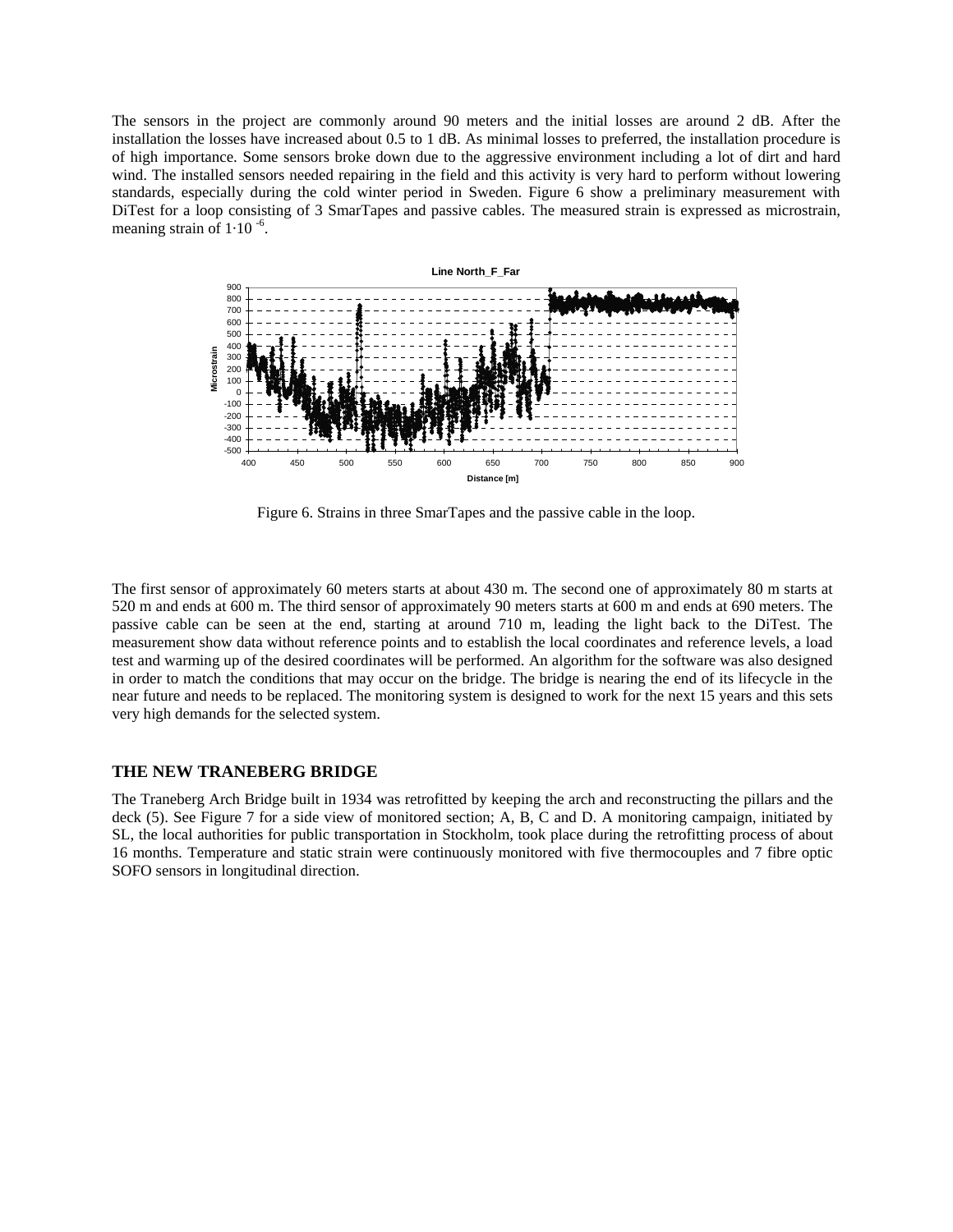

Figure 7. Side view and parts of the bridge that were rebuilt under the retrofitting

## **FUNCTION AND RESULTS**

The function of the system was generally good, although some lack of power delivery and modem connection problems is expected. The sensor survival rate was 100 %. Monitored values were compared with calculated values and confirmed that the 70 year old concrete arc is in good condition and was not subjected to overloading during retrofitting. Cracking were also detected by comparing the daily variations of the sensors. The system remains on the bridge and can be used when needed.

See Figure 8 for four m long fibre optic sensor TA1 and for thermocouple TAT1 for the retrofitting period**.** As the temperature effects are dominating, a short study about them and reconstruction of the bridge was done and can be seen in (6).



Figure 8. Strain and temperature profiles during the retrofitting period of about 16 months.

## **OTHER MONITORED BRIDGES**

Two cantilever bridges called Gröndal Bridge and Alvik Bridge in Stockholm revealed extensive cracking in the webs of their concrete hollow box girder sections just after two years of operation (7). As the inspections showed them to be increasing, the bridges were closed. The bridges were strengthened and monitored since retrofitting and the monitoring continues for at least five more years. The monitoring confirmed that the strengthening was successful and the bridge was able to open for traffic.

The New Svinesund Bridge was built between the Swedish and Norwegian border and was opened for traffic in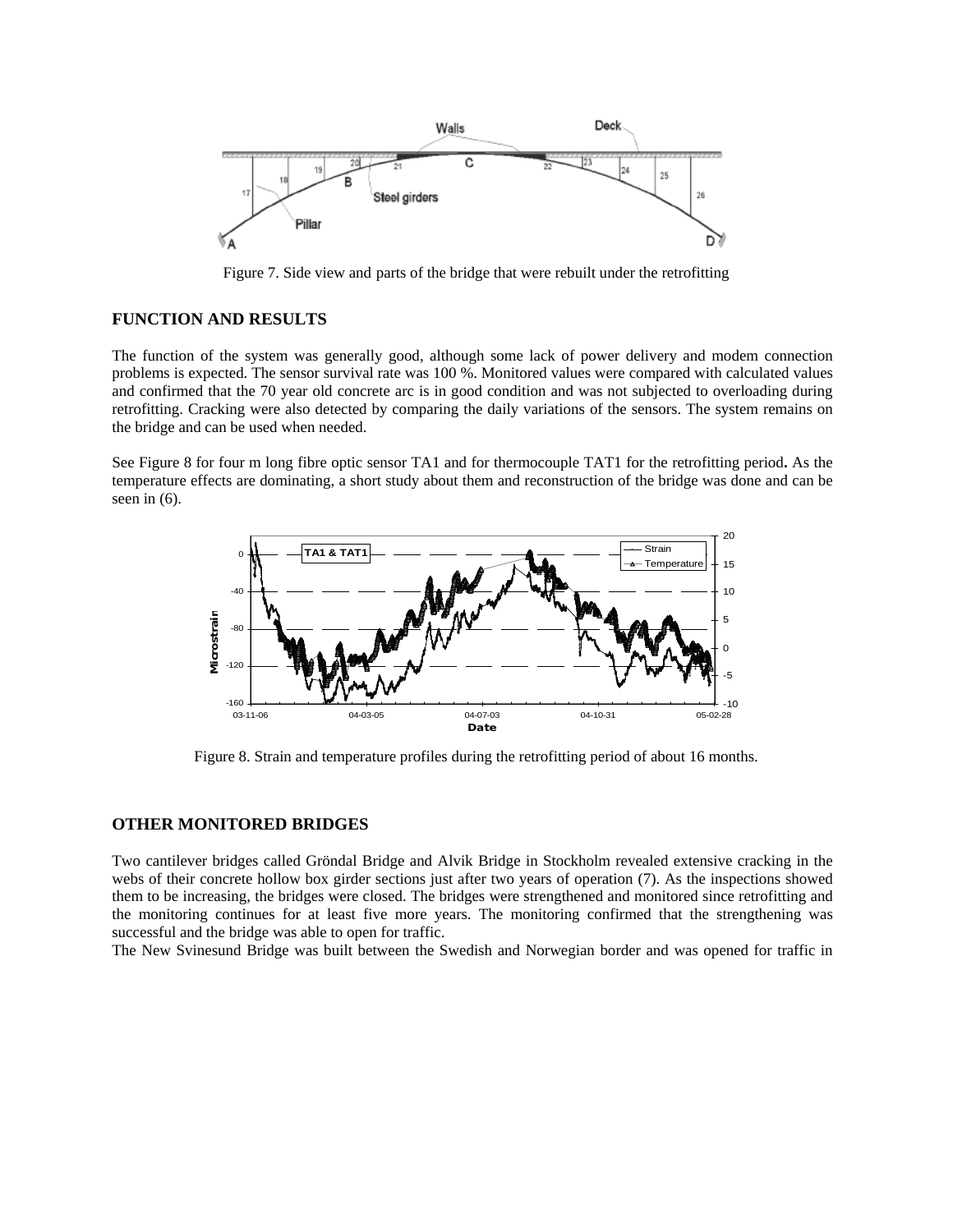2005. It is at the moment the largest concrete single-arched bridge in the world. An extensive monitoring project took place from the beginning due to the uniqueness of design, and the monitoring is ongoing. Monitoring concluded the desired parameters during the construction period. A large load test was also performed before the bridge opened, consisting of measurements with different technologies like vibrating wires, strain transducers, total station and laser (8).

Long-term dynamic monitoring like in the New Årsta Bridge is rare to find but several short-term projects took place as monitoring of the Älvsborgbridge, the Höga kusten Bridge etc. Most of the dynamic projects are aimed at measuring local as well as global parameters for classification and may be repeated periodically in order to monitor the changes of these parameters in time.

## **DISCUSSION AND CONCLUSIONS**

Monitoring produces a lot of data that needs to be analysed. If this data is not stored in a compatible format for end users, it increases the cost of monitoring. The database where statistical studies of parameters are easily done is preferred. The statistical methods are a good tool in revealing malfunctions in long-term monitoring. In several long-term monitoring projects discussed above, statistical methods were used successfully to locate cracks and control their propagation. A lot of resources and time can be saved with cautious planning of the database related issues at the beginning of the project.

Installation procedures in the field are important for trustworthy results and for the long-term quality of the monitoring system, especially with fibre optic installation. Even if there is a lot of literature about the subject, the engineering society seems not capable of applying this information, and only the experience brings deeper understanding of the complexity of the subject. Practical issues around the installation need to be tested and proved in the field beforehand. A laboratory environment is optimal, lacks the demands of the field, and may endanger the function of the sensors. Large projects like Götaälvbridge with 60 distributed sensors to be glued to the beams demand a lot of staff. It is impossible to find trained site workers as there is no experience in the field. The need for basic handbooks and descriptions for installation staff is urgent. The bridge engineers working with advanced fibre optic, laser and other techniques also need education in the related subjects to be able to judge the reliability of these measurements.

SHM is a tool that helps in verification, decision making, maintenance and follow-up. Still, there is lot to learn and therefore all the problems and malfunctions need to be gathered, reported and discussed in detail to not be repeated. Responsible authorities need to have sound knowledge for measuring techniques and methods in order to be able to optimise the monitoring systems as well as reducing the costs. If this expertise is lacking in their own organisation, it is necessary to rely on external assistance.

#### **REFERENCES**

- 1. Anger, D., "Tranebergbron", Offprint from Cement och Betong 1932-1934, (Tryckeri Aktiebolaget Thule, 341092, Stockholm 1935).
- 2. Boverket (The National Board of Housing, Building and Planning), "Boverkets handbok om betongkonstruktioner" (BBK 94), Band 1, Konstruktion, (Boverket, Stockholm, Sweden, 1995).
- 3. Enckell, M., "Structural Health Monitoring using Modern Sensor Technology Long-term Monitoring of the New Årsta Railway Bridge" (Licentiate thesis, Royal Institute of Technology, KTH, 2006)
- 4. Wiberg J., "Bridge Monitoring to Allow for Reliable Dynamic FE Modelling: A Case Study of the New Årsta Railway Bridge" (Licentiate thesis, Royal Institute of Technology, KTH, 2006)